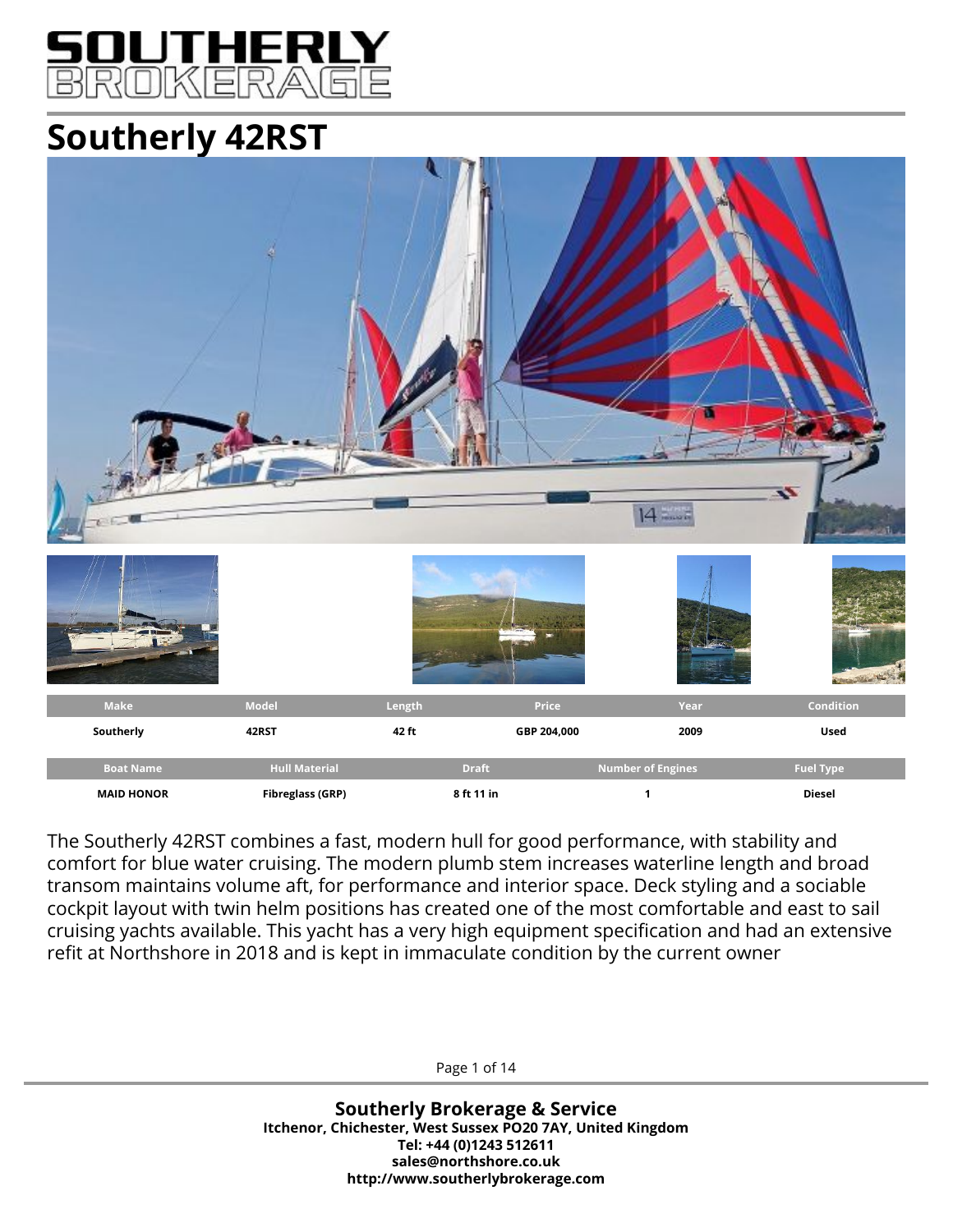

#### **Measurements**

LOA: 42 ft 2 in LWL: 36 ft 5 in Beam: 13 ft 3 in Min. Draft: 2 ft 9 in Max Draft: 8 ft 11 in Dry Weight: 24802 lb Ballast: 4630 lb Displacement: 24802 lb Fuel Tanks Cap.: 299 L Fresh Water Tanks Cap.: 269 L Number of Heads: 2

#### **Propulsion**

Engine #1 Engine Make: Yanmar Engine Model: 4JH4-E Primary Engines: Inboard Drive Type: Shaft Drive Hours: 1971 Power: 56 hp Propeller Type: 3 Blade Propeller Material: Bronze Rope Cutter: Yes

### **Manufacturer's Description**

The Southerly 42RST is designed by Rob Humphreys, Stephen Jones and In House Design office. It can be easily sailed by two people and boasts an impressive sail plan with tall fractional rig, swept back double spreaders, large mainsail with single line reefing and a self tacking furling jib.

The aft cockpit offers comfortable seating around twin helm stations. The mainsheet track is located on the pilot house coachroof with control lines fed back to both helm stations, allowing the yacht to be easily managed. The steering is direct with minimum backlash with semi-balanced twin rudders to give instantly responsive steering and precise directional stability. The forward part of

Page 2 of 14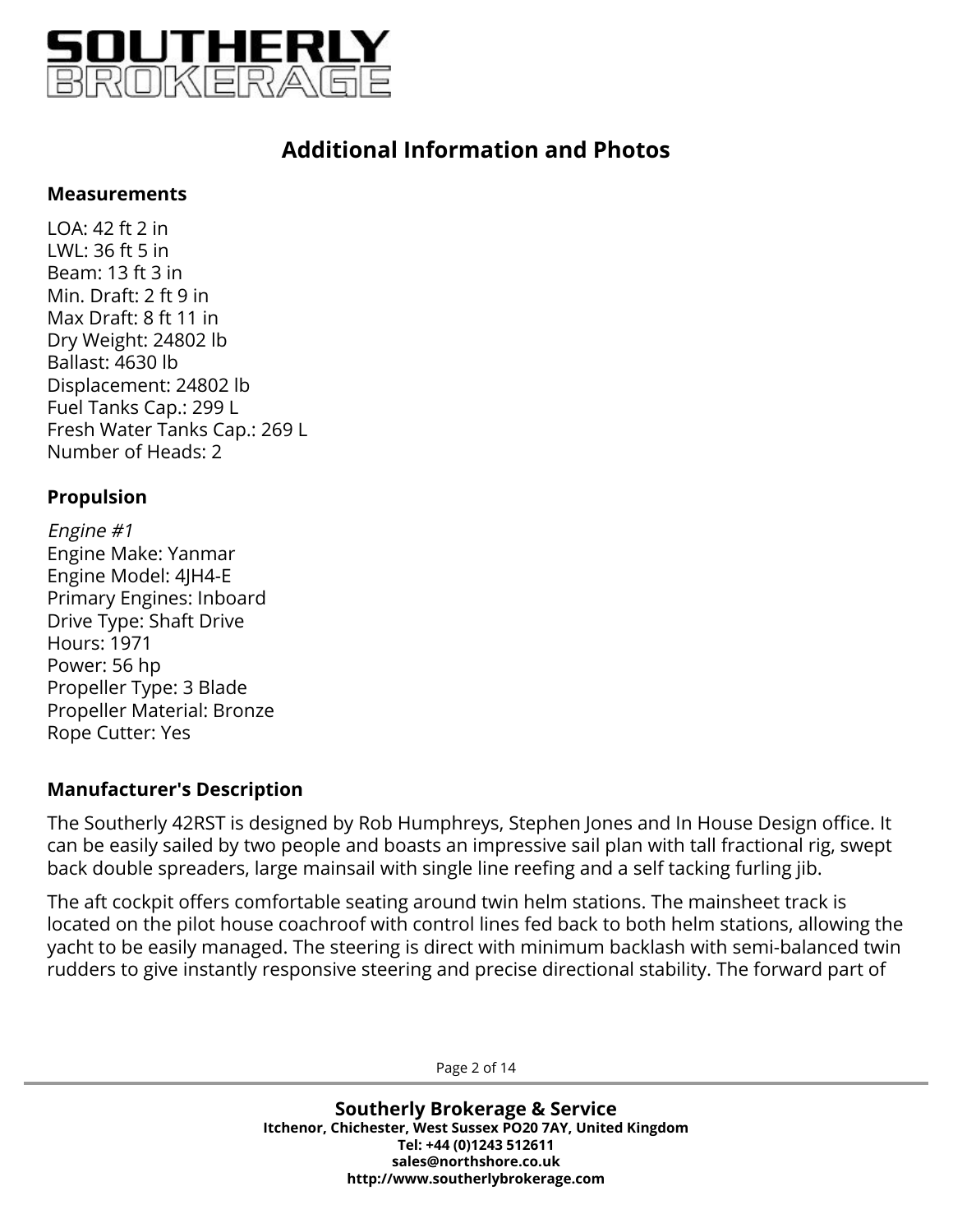

the cockpit is wide with generous seating for socialising. A teak cockpit table offers dinette facilities, whilst also providing a foot brace when the yacht is heeled.

The spacious aft cabin boasts a large centreline double berth with seating both sides, plentiful stowage and ensuite facilities. The large raised saloon seating area provides a social point for owners and guests, permitting comfortable dining for eight, whilst at anchor or moored, and taking full advantage of the all-round views from the pilot house windows.

The linear galley has good large work surfaces with lots of storage, a stainless steel fridge, freezer and fully gimballed cooker with grill and oven as standard.

The large forward cabin has v berths with an infill to convert to a double and also enjoys ensuite facilities including a separate shower.

The highly developed Swing Keel design gives the freedom and versatility to sail in almost any waters.

#### **Construction**

Hull and deck are heavy duty GRP mouldings, hand laid with Ivory White gel coat Oxford Blue boot top and style lines Clear gel coat below the waterline

### **Variable Draft Keel**

The fixed ballast is an iron casting which acts as a grounding plate and as transverse stiffening for the keel unit. It is fitted into a recess in the hull, in the area of the keel box, with stainless steel fastenings. The aerofoil shaped keel is cast iron and incorporates a stainless steel pivot at the leading edge. The keel is raised and lowered by a hydraulic ram powered by an electrically driven pump with hand operated back up. The keel control and gauge showing keel position fitted at wheel position. A removable stainless steel pin, can be positioned to enable the keel to be locked in the "up" position.

### **Interior Joinery and Upholstery**

Internal joinery is finished in solid American Cherry and marine quality faced plywood. Lining are fabric covered plywood or GRP as appropriate. Cabin soles are teak stripped no-slip laminate. Curtains in Blendworth Bermuda 6 are fitted to all hull portlights. Concertina blinds are fitted to the raised coachroof windows in the main saloon. The main upholstery is in Christinna Marronne Primavera PRIM78

Page 3 of 14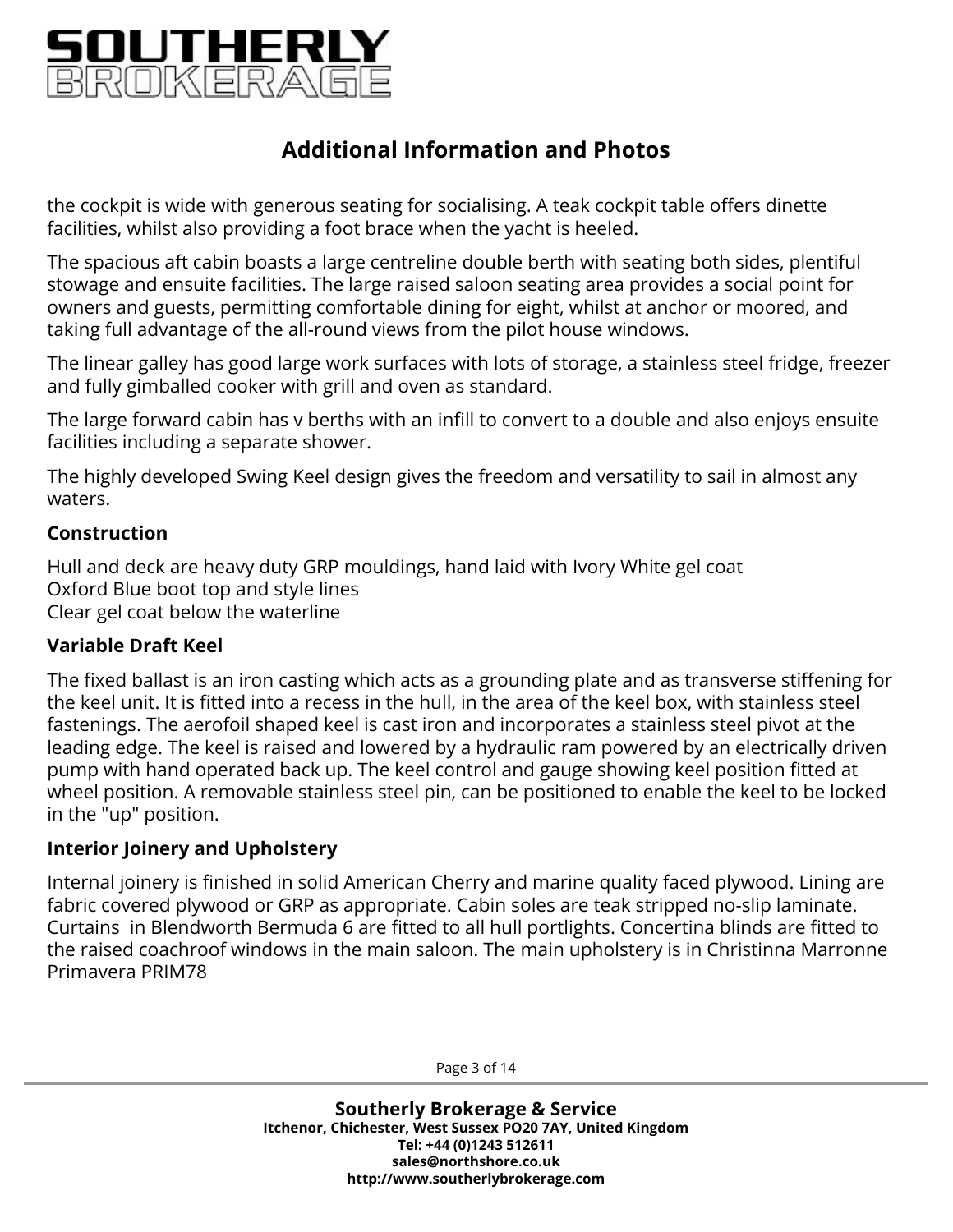

### **Engine**

Yanmar 4JH4E 56 hp 4 cylinder, fresh water cooled, diesel engine. Professionally serviced each year with regular filter and oil changes. Reduction/reverse gear 80 amp alternator GRP stern tube with water lubricated stern gland Stainless steel propeller shaft Bronze three bladed MAXPROP folding propeller Aquadrive fitted to reduce vibration Substantial skeg fitted on centreline to protect propeller and rudders when yacht is dried out Non metallic fuel tank - capacity 299 litres/66 gallons, with sediment trap and line filter Non metallic water strainer with removable filter 12 volt electric ventilator Sound deadening to engine box Vetus exhaust alarm

### **Engineering**

4 x 12v batteries, 1 engine start, 3 domestic Mastervolt 12/80 amp battery charger Adverc alternator regulator (boost) Tank Tender fuel/water gauge Twin Racor fuel filters with pressure gauge and change over valve Hot air heating with four outlets Holding tank system, one tank under saloon, one tank under sail locker Bowthruster 75kg with control at helm Max Prop, 3 feathering blades Rope cutter, Ambassor AM10 Extractor fan fitted in heads Deck shower with hot and cold water fitted on transom Caframo cooling fans

### **Electrics**

12 volt system 240v ring main: includes 3 double outlet sockets, earth leak circuit breaker and connection cable (plug for shore power 16A and 1Kw imersion heater fitted in calorifier

Page 4 of 14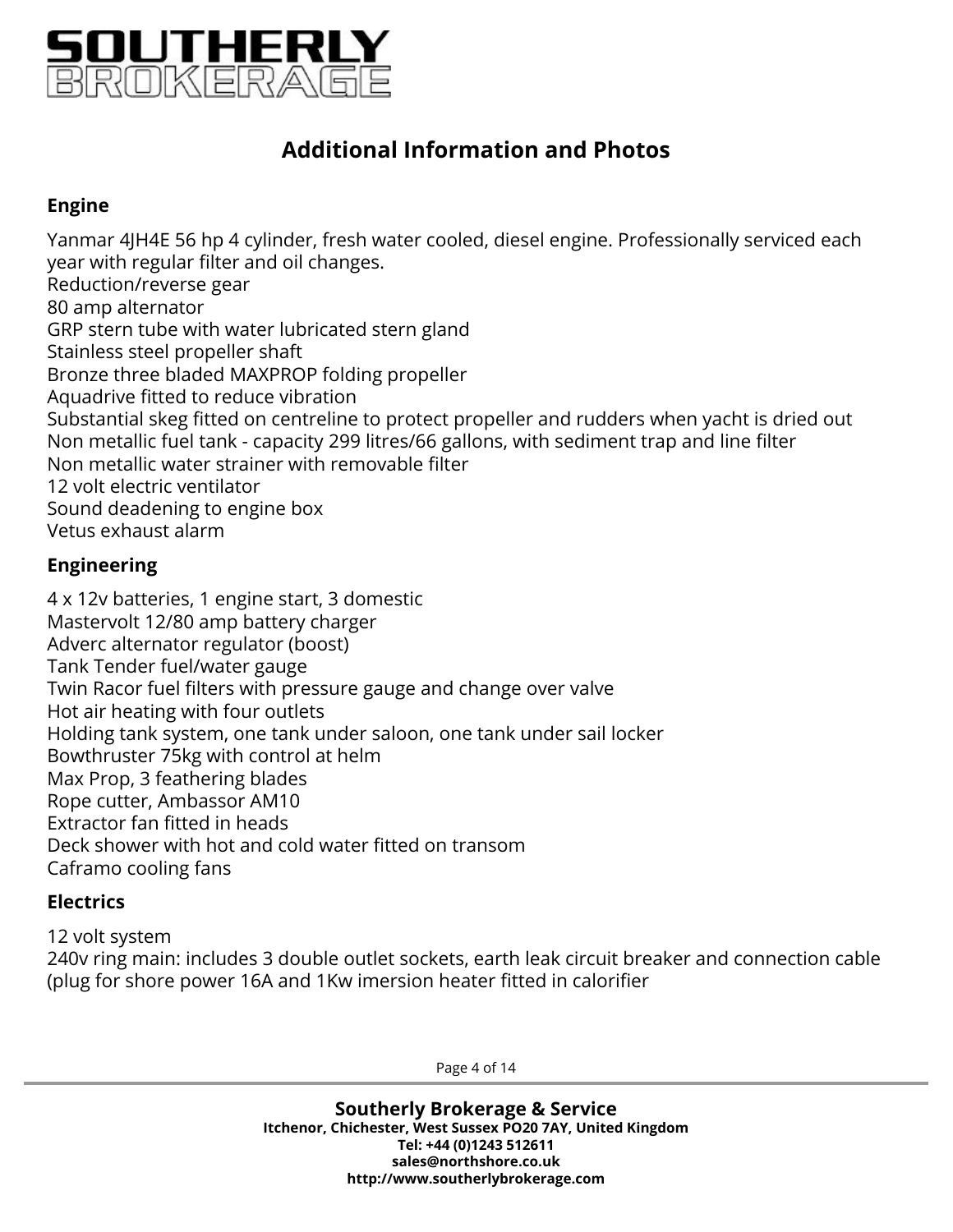

4 x 12V marine Batteries Mastervolt 12/80amp battery charger Adverc alternator requlator Isolating switches Cabin lighting throughout Reading lights over bunks Chart light over navigation table Full navigation light system incorporating bow lights, stern light, masthead tricolour light with all round white anchor light, deck flood light and steaming light Circuit breakers on main panel 12v interior socket at nav station 200W Invertor Solar panels, Prostar 15 solar controller. I regid dec panel, 1 semi flexible panel on sprayhood

#### **Electronics and Navigation Equipment**

Raymarine ST60 wind /speed/depth instruments fitted above companionway Raymarine autopilot with mamba drive, controls at helm and chart table ICOM M412 VHF radio with DSC function including aerial ICOM hand held VHF Comar Class B AIS CSB200 c/e GPS and aerial Raymarine E80 multi function display fitted in cockpit island Raymarine E120 multi function display fitted at chart table Raymarine 18'' Raydome RD12 scanner Raystar 125 satellite differential Raymarine man overboard alarm/finder Navitex weather station McMurdo Smarft Finder IPIRB Twin binnacle helm compasses

#### **Entertainment**

Radio/CD/MP3 stereo system with two speakers Two speakers in cabin, two speakers in cockpit Avtex flat screen TV

#### **Accommodation**

Interior joinery is finished in American Cherry

Page 5 of 14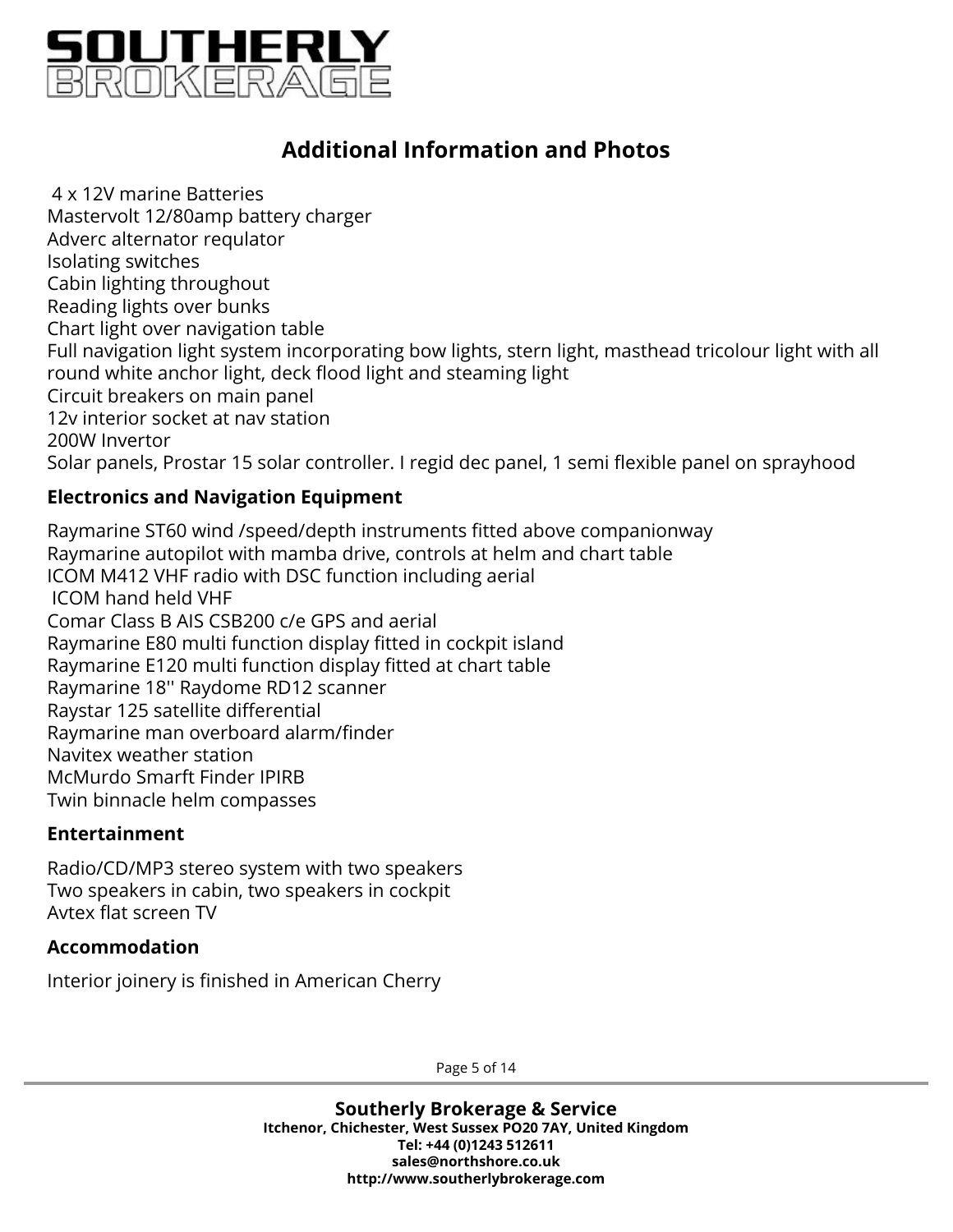

Teak & holly laminate sole

RAISED SALOON Raised seating for eight people to port, with conversion to double berth with lee cloth Excellent vision Folding leaf table Bookshelf Two opening hatches Overhead lights Concertina blinds fitted to saloon windows **GALLEY** Twin stainless steel sinks Aquafilta water filter at galley Chrome Patay salt water hand pump at galley

Chrome Patay freshwater hand pump at galley Corian type worktop Pressurised hot and cold water Stainless steel grab rail 130 Litre front laoding stainless steel refrigerator with keel cooler Fully gimballed gas cooker with three burners, grill and oven (fail-safe devices on all burners) Gas cut off tap Ample storage for crockery and cutlery Cupboards Opening hatch

NAVIGATION AREA Raised chart table to starboard, excellent visibility Navigator's seat Instrument console forward of chart table Chart stowage Locker spaces Opening hatch over Chart light Main switch panel

MASTER AFT CABIN Large double centreline berth

Page 6 of 14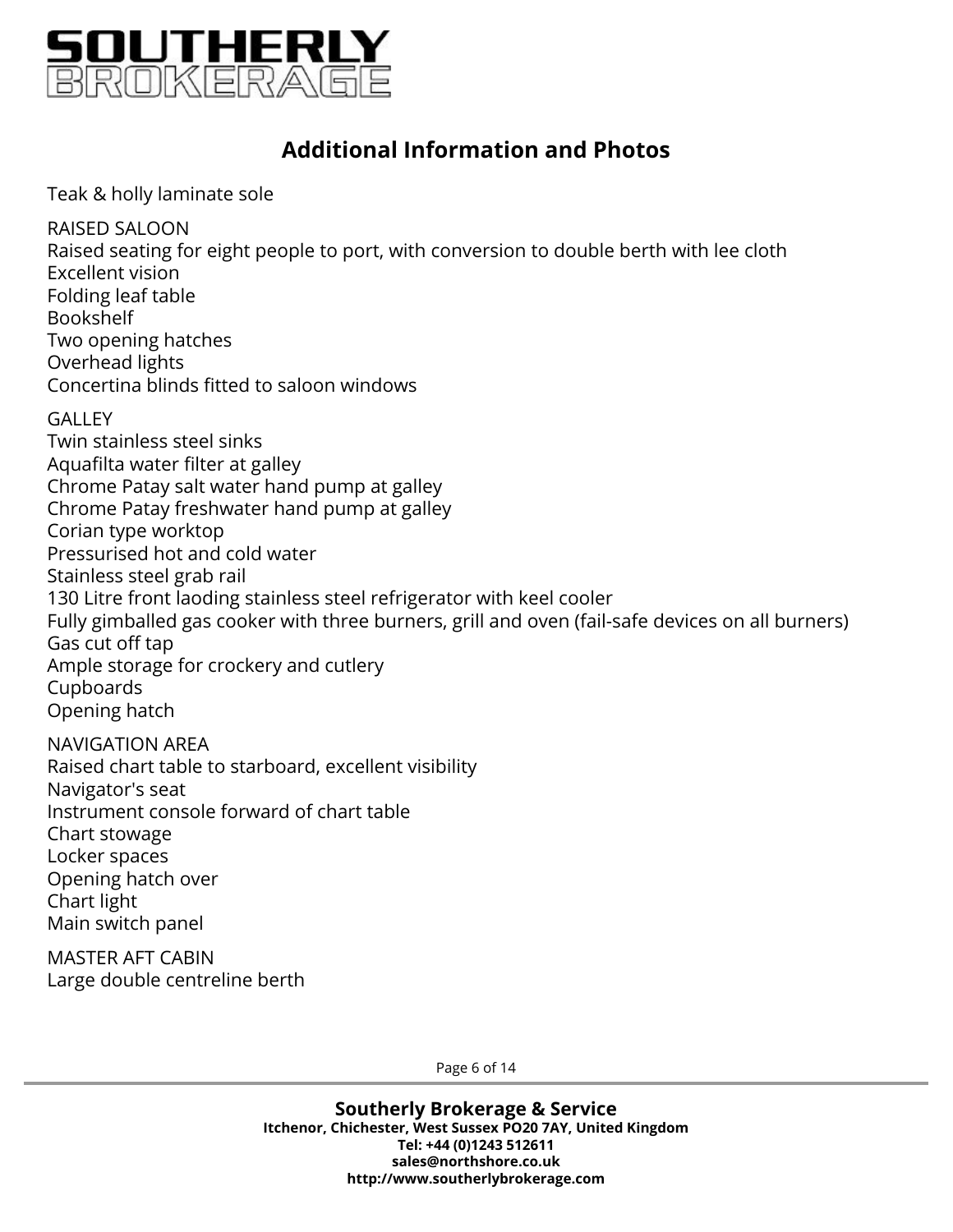

Large hanging locker Large shelved locker Shelf Two fixed portlights Three opening ports Opening hatch Door to ensuite facilities

ENSUITE Large bowl marine toilet Washbasin with Corian type surround Hot and cold pressurised water Separate shower with seat and Perspex folding door Grating to shower tray Electric shower pump Opening portlight Lockers Mirror Glass holder

FORWARD CABIN V berth, two single berths, infill to convert to a double Shelved locker Hanging locker Shelves Two Fixed portlights Opening hatch Ensuite facilities

#### FORWARD HEADS

Large bowl marine toilet with holding tank Washbasin with Corian type surround Hot and cold pressurised water Chrome Patay freshwater hand pump at sink Separate shower with seat and Perspex door Electric shower pump Shower grating Lockers

Page 7 of 14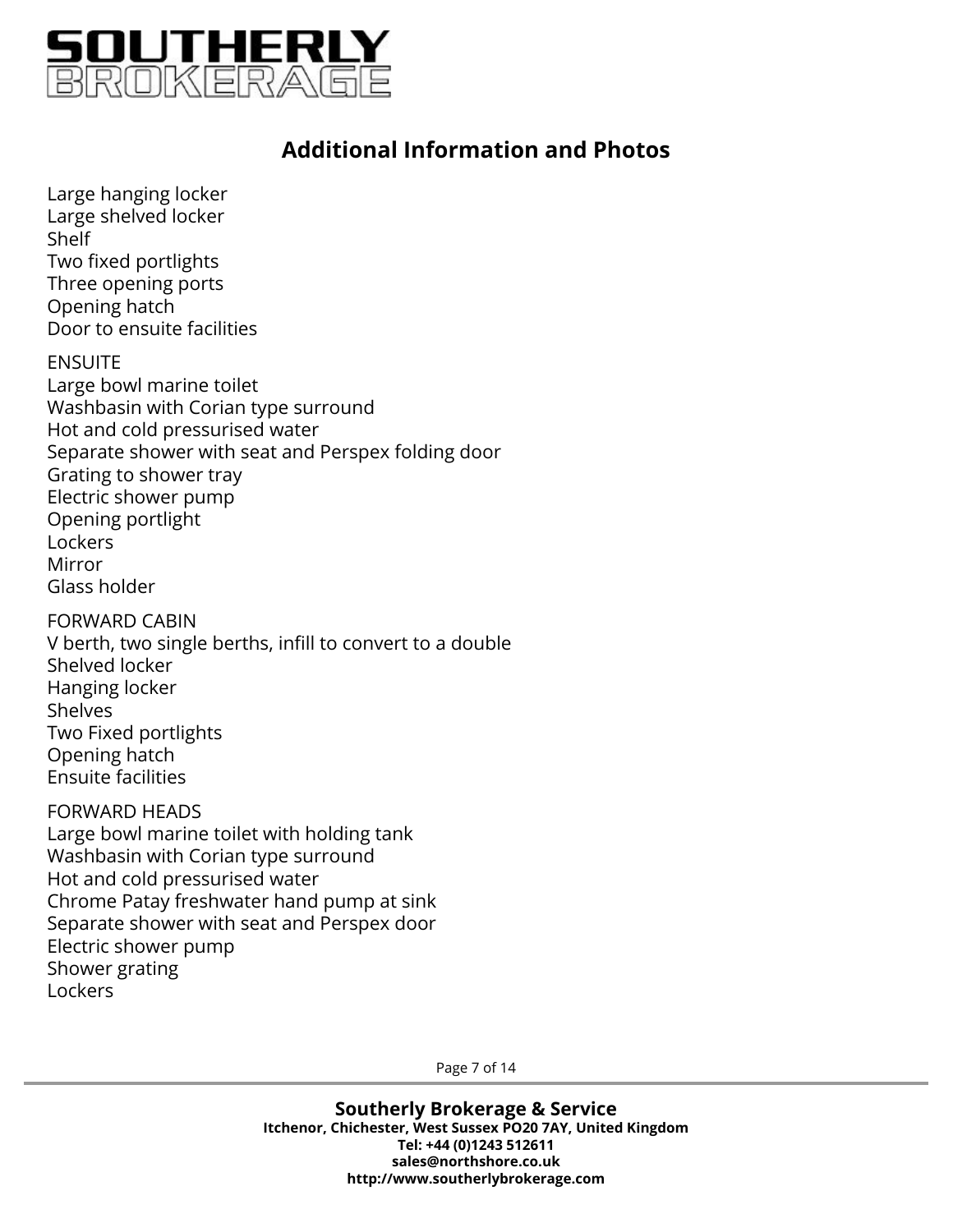

Mirror Glass holder Fixed portlight Opening hatch

### **Rigging Equipment**

Selden Double headsail with extra furling forestay system for Genoa Double swept back spreaders Self tacking foresail Furlex headsail reefing system Backstay with manual tensioner Karver furling gear for gennaker Stainless steel removable bowsprit Spinnaker pole

#### **Sails**

North Norlam XP Fully batterned mainsail Norlam XP Self tacking Jib North Genoa Furling asymmetric G1 gennaker with Karver gear Parasailer spinnaker

#### **Deck Fittings and Loose Gear**

Cleats forward Twin cleats aft Spring cleats amidships Stainless steel stemhead fitting with twin bow roller Foredeck anchor locker 1 x Lewmar 44ST winch at companionway to port 1 x Lewmar 44AEST winch at companionway to starboard 2 x Lewmar 44ST winches for mainsheet Mainsheet track with control lines Genoa tracks, cars, end stops, turning blocks 2 x Lewmar 50ST winches on coamings Lewmar H3 windlass with gypsy drum with control head

Page 8 of 14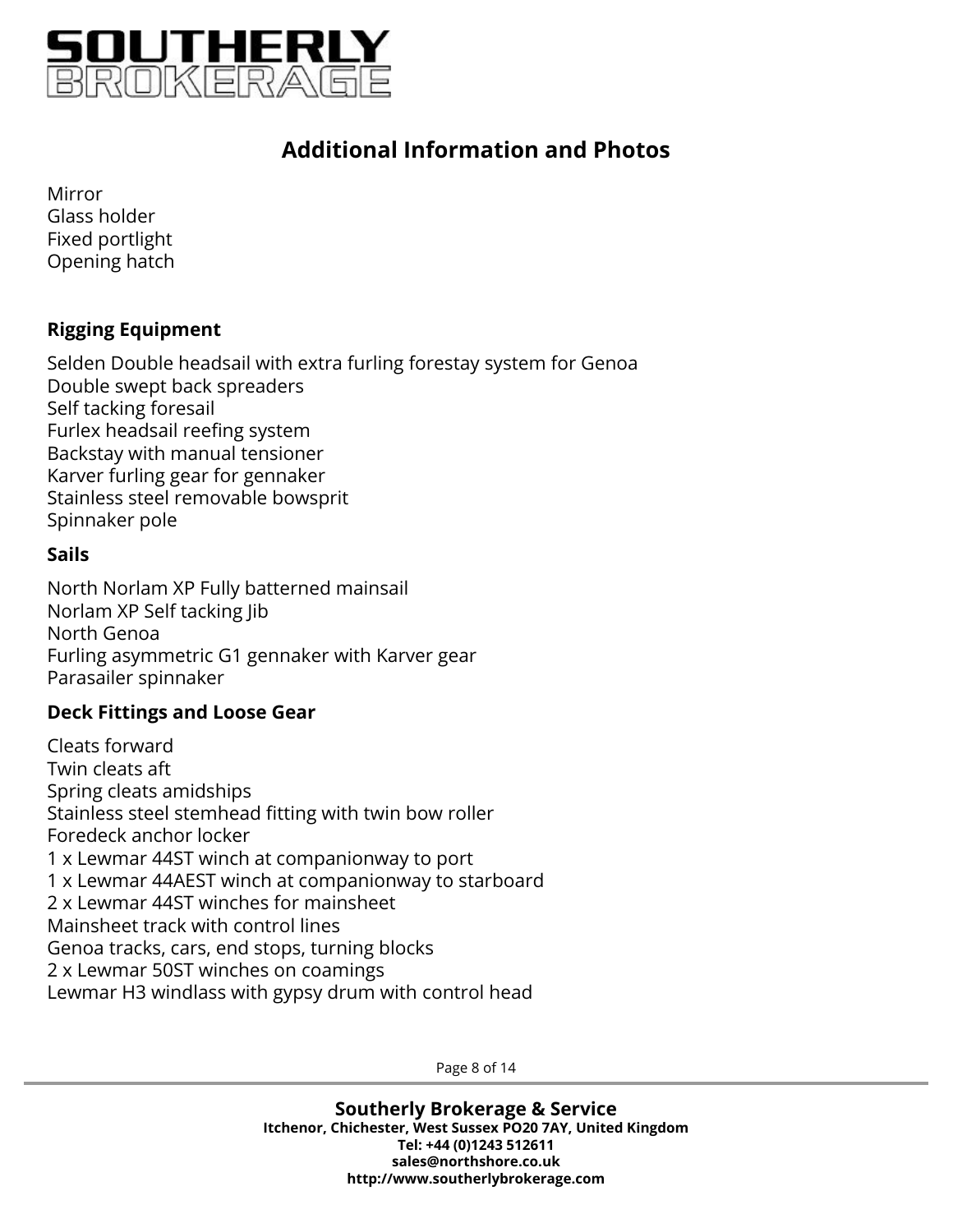

Stainless steel pulpit incorporating navigation light bracket Stainless steel stanchions and guardwires with midship gateways, port and starboard Stainless steel pushpit incorporating stern gate, navigation light bracket and ensign socket Fuel and water deck fillers Self tacking foresail track with sheet led to winches each side of helm Turning blocks to take reefing lines Mainsheet track with control lines Rope clutches to port and starboard, for running rigging Sheets, blocks & s/s attachments for Gennaker 20kg Delta anchor 60 metres of chain 30 metres of warp Kedge anchor Two fire extinguishers One fire blanket Deck shower, hot and cold, fitted to transom Harness lifeline jackstays to port and starboard Mooring lines, ropes and fenders Selection of spare parts for propeller, keel gear, anodes, antifoul etc. Zodiac 6 man Open Sea ISO9650-1-A ocean liferaft (next service due 03/22)

### **Cockpit**

Aft cockpit Teak cockpit seats and sole Teak cockpit table with folding leaves Twin helm positions Sprayhood, navy blue with integral handles Bimini with partial rain side screens, plus separate sun side screens Wheel rims covered with hide Cockpit cushions in navy blue, with drainable foam Two large lazarette lockers Gas bottle stowage in starboard locker Large locker to port Boarding ladder

#### **Disclaimer**

Page 9 of 14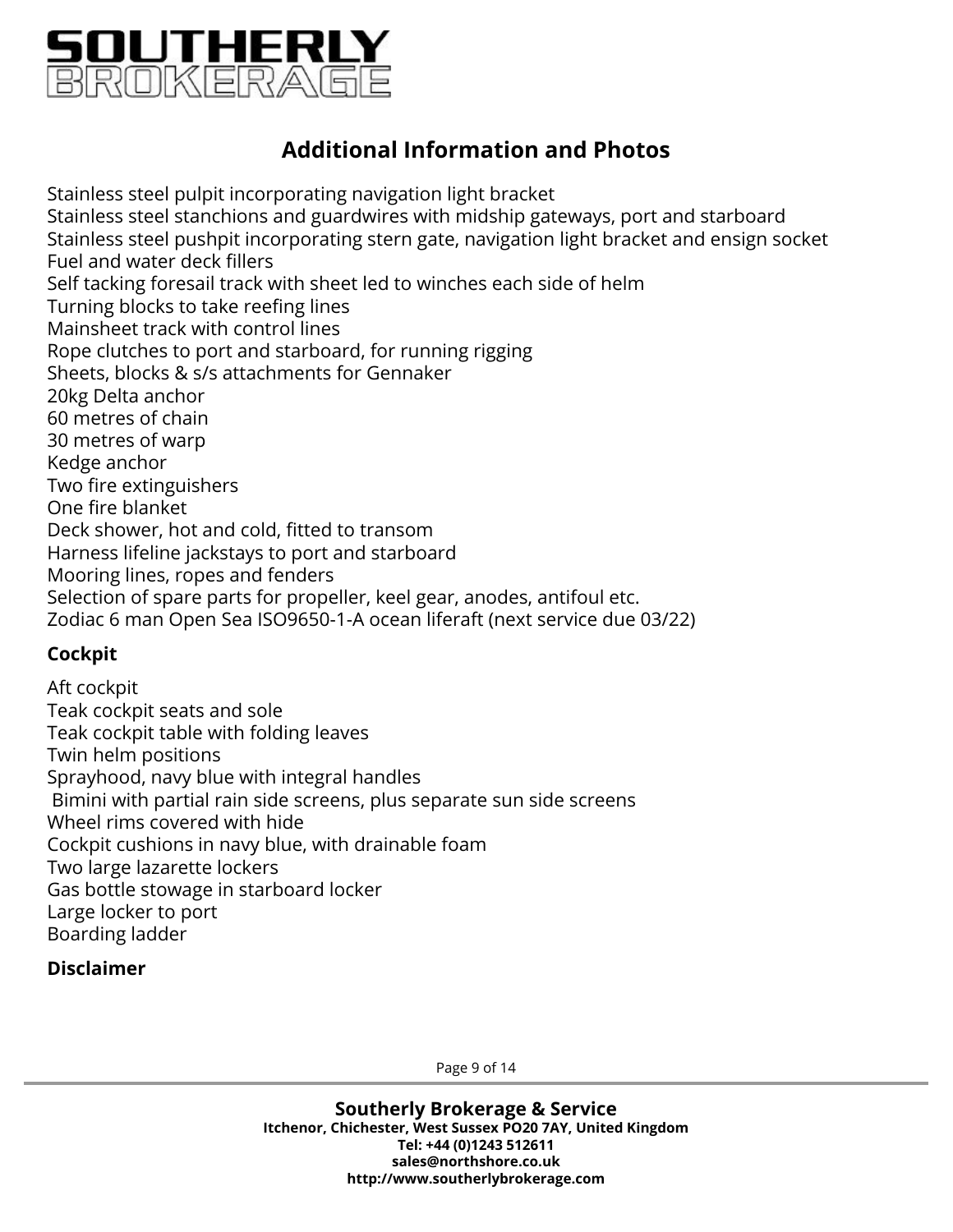

The Company offers the details of this vessel in good faith but cannot guarantee or warrant the accuracy of this information nor warrant the condition of the vessel. A buyer should instruct his agents, or his surveyors, to investigate such details as the buyer desires validated. This vessel is offered subject to prior sale, price change, or withdrawal without notice.

Page 10 of 14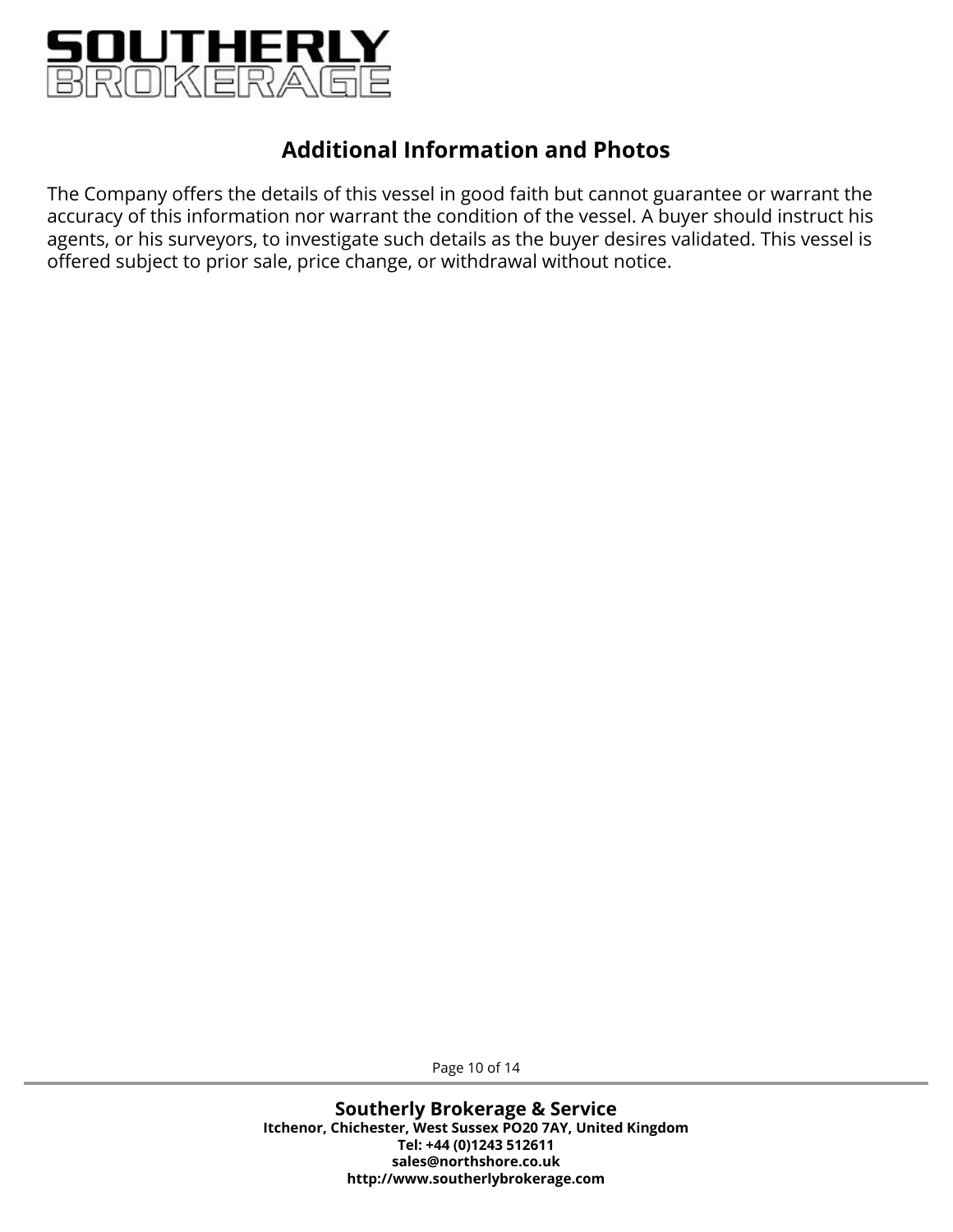













Page 11 of 14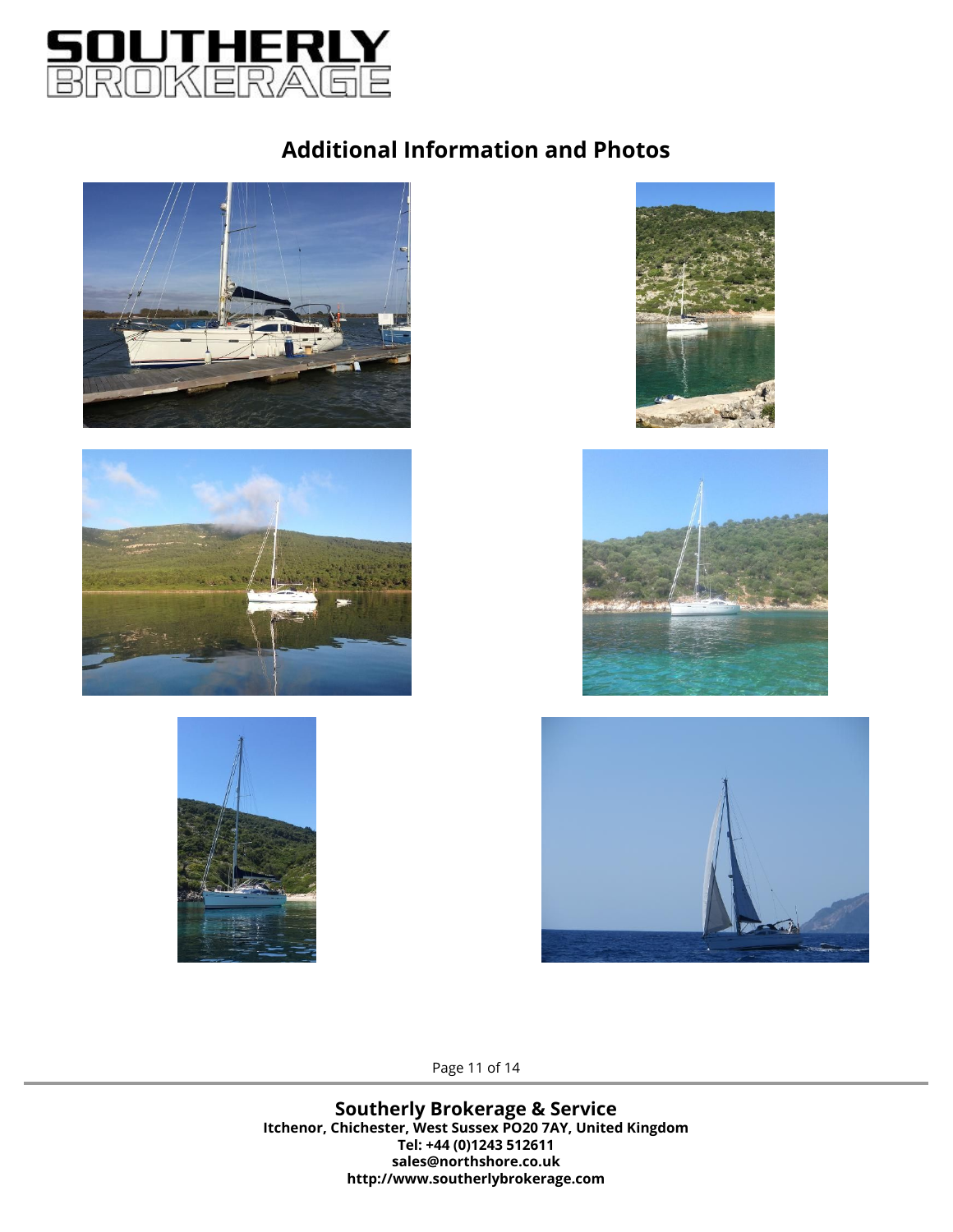













Page 12 of 14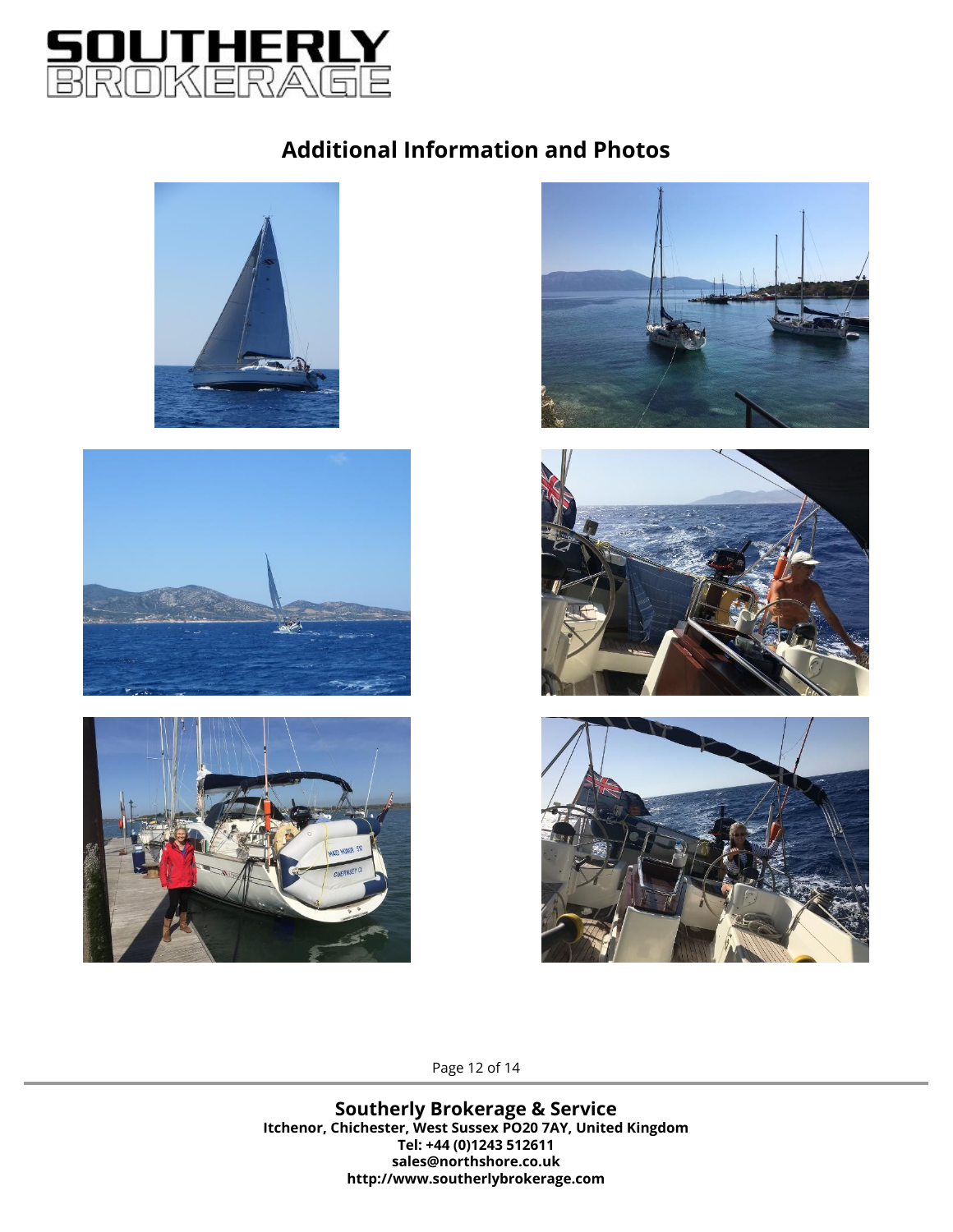













Page 13 of 14